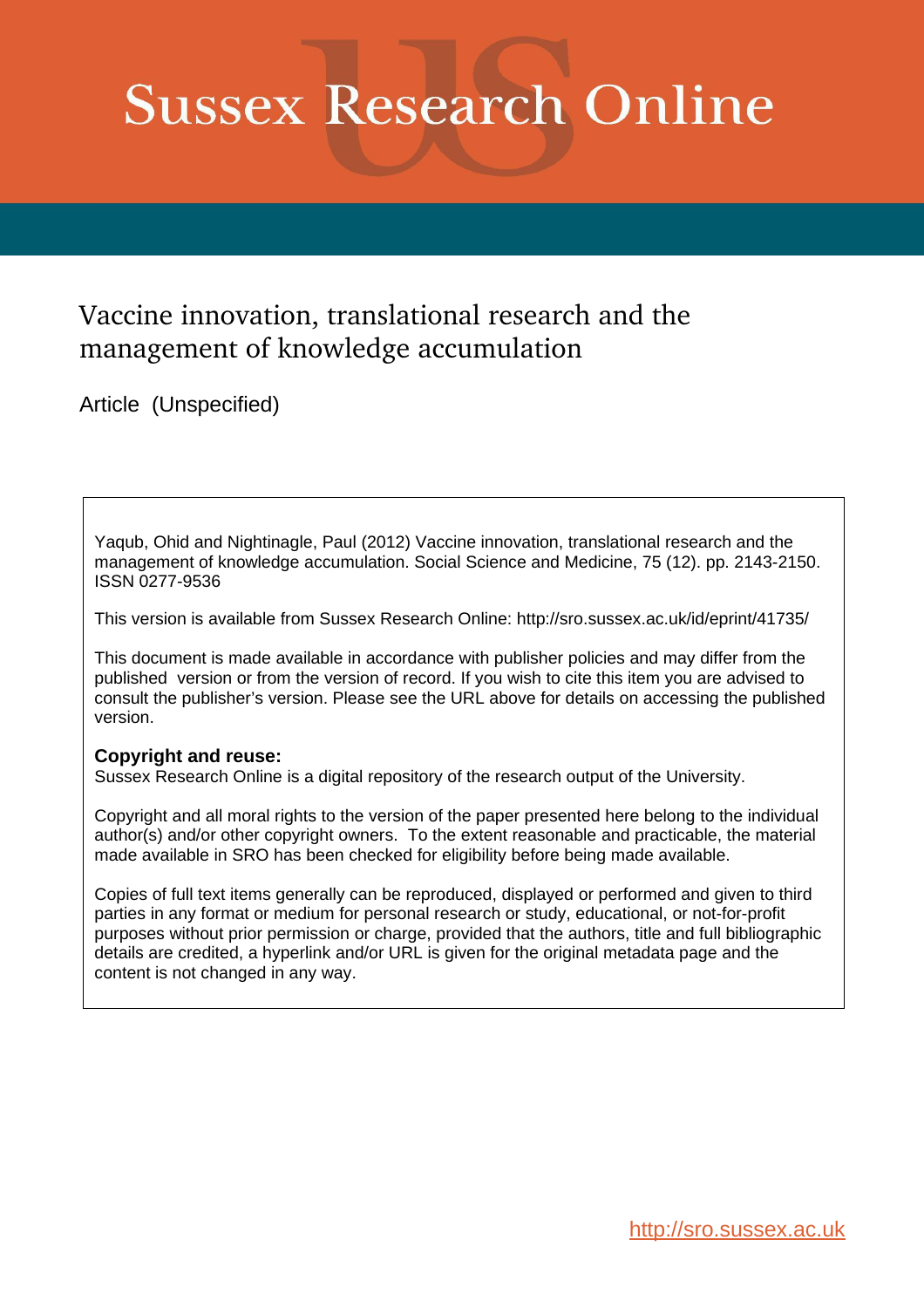# **ARTICLE IN PRESS**

[Social Science & Medicine xxx \(2012\) 1](http://dx.doi.org/10.1016/j.socscimed.2012.07.023)-[8](http://dx.doi.org/10.1016/j.socscimed.2012.07.023)

Contents lists available at [SciVerse ScienceDirect](www.sciencedirect.com/science/journal/02779536)



# Social Science & Medicine

journal homepage: [www.elsevier.com/locate/socscimed](http://www.elsevier.com/locate/socscimed)

# Vaccine innovation, translational research and the management of knowledge accumulation

Ohid Yaqub<sup>a,b</sup>, Paul Nightingale<sup>a,\*</sup>

<sup>a</sup> SPRU, The Freeman Centre, University of Sussex, Brighton BN1 9QE, United Kingdom <sup>b</sup> RAND Europe, Cambridge, CB4 1YG, United Kingdom

#### article info

Article history: Available online xxx

Keywords: Vaccines Innovation Poliomyelitis Governance Research translation

#### **ABSTRACT**

What does it take to translate research into socially beneficial technologies like vaccines? Current policy that focuses on expanding research or strengthening incentives overlooks how the supply and demand of innovation is mediated by problem-solving processes that generate knowledge which is often fragmented and only locally valid. This paper details some of the conditions that allow fragmented, local knowledge to accumulate through a series of structured steps from the artificial simplicity of the laboratory to the complexity of real world application. Poliomyelitis is used as an illustrative case to highlight the importance of experimental animal models and the extent of co-ordination that can be required if they are missing. Implications for the governance and management of current attempts to produce vaccines for HIV, TB and Malaria are discussed.

2012 Elsevier Ltd. All rights reserved.

**SOCIAL**<br>SCIENCE MEDICINE

#### Introduction

How is knowledge accumulated to generate socially beneficial technology? Vaccines, as a case in point, have arguably prevented more premature deaths, disability and suffering than any other medical intervention ([Andre et al., 2008](#page-7-0)). However, vaccines are difficult to develop and can cost  $$600 m-$1$  bn to bring to market ([Douglas, 2004](#page-7-0); [NIH & NIAID, 2007](#page-8-0); [Plotkin, 2005](#page-8-0)). Even with investment, success is not guaranteed. HIV vaccine R&D increased to \$961 m in 2007, but most vaccinologists do not expect a vaccine in the next decade [\(Connor & Green, 2008](#page-7-0)). Other vaccines have eluded discovery for over a century despite investment [\(IAVI, 2008:](#page-7-0) 14), creating policy concerns about the rate of innovation.

Suggestions for ways to improve vaccine innovation have typically focused on upstream funding or downstream product acceptance. Advocates of increased research funding [\(Archibugi & Bizzarri,](#page-7-0) [2004\)](#page-7-0) do not explain why poorly funded programmes can succeed while well funded programmes sometimes fail. Economists often assume demand constrains supply [\(Esparza et al., 2003;](#page-7-0) [Pauly et al.,](#page-8-0) [1995\)](#page-8-0) and propose advanced market commitments [\(Kremer et al.,](#page-7-0) [2006\)](#page-7-0), intellectual property incentives ([Lanjouw, 2003\)](#page-7-0), and Public-Private Partnerships (PPPs) [\(Buse & Waxman, 2001\)](#page-7-0) as solutions. Sociologists, by contrast, focus on anti-vaccination movements [\(Blume, 2006](#page-7-0)), resistance to vaccine uptake [\(Blume,](#page-7-0) [2006;](#page-7-0) [Mays et al., 2004;](#page-7-0) [Nichter, 1995;](#page-8-0) [Poltorak et al., 2005](#page-8-0)), the efficacy of promotion strategies [\(Blume & Tump, 2010](#page-7-0); [Pérez-Cuevas](#page-8-0) [et al. 1999\)](#page-8-0), delivery and access [\(Aston, 2001](#page-7-0); [IOM, 2003\)](#page-7-0), industry norms ([Blume, 1998](#page-7-0)), and social selection ([Blume & Zanders, 2006\)](#page-7-0).

Again, these explanations are all relatively silent on why vaccine innovation is so difficult. HIV vaccine research, for example, is well funded, has a lucrative market and is supported by a powerful coalition, yet vaccines are not forthcoming. Suggesting that some problems are simply 'more difficult' is unhelpful as it closes off analysis and suggests nothing can be done. In this paper we explore what makes innovation more or less difficult, as there is good reason to think 'difficulty' is not fixed. Innovations emerge from uncertain, path-dependent, socially distributed problem-solving processes ([Dosi, 1982](#page-7-0)), so changing the processes can sometimes make previously intractable technical problems solvable. Hence, the pre-launch aspects of medical innovation are not just 'technical' problems addressed by scientists, and involve social questions about the relative costs of vaccines, or their implications for existing immunisation schedules, for example, that influence the cost, time and effectiveness of the process.

To explore if and how the difficulty of vaccine innovation can be changed, the Section [2](#page-2-0) develops new theory to understand what influences the greater number of experimental cycles associated with 'more difficult' medical innovations. This suggests problemsolving is structured by, and moves across, a series of 'intermediate conditions' from the artificially simplified (and therefore unrealistic, low cost and low risk) experimental conditions that

Corresponding author. Tel.:  $+44$  7958 412025.

E-mail addresses: [oyaqub@rand.org](mailto:oyaqub@rand.org) (O. Yaqub), [P.Nightingale@sussex.ac.uk](mailto:P.Nightingale@sussex.ac.uk), [prpo6@sussex.ac.uk](mailto:prpo6@sussex.ac.uk) (P. Nightingale).

<sup>0277-9536/\$</sup>  $-$  see front matter  $\odot$  2012 Elsevier Ltd. All rights reserved. <http://dx.doi.org/10.1016/j.socscimed.2012.07.023>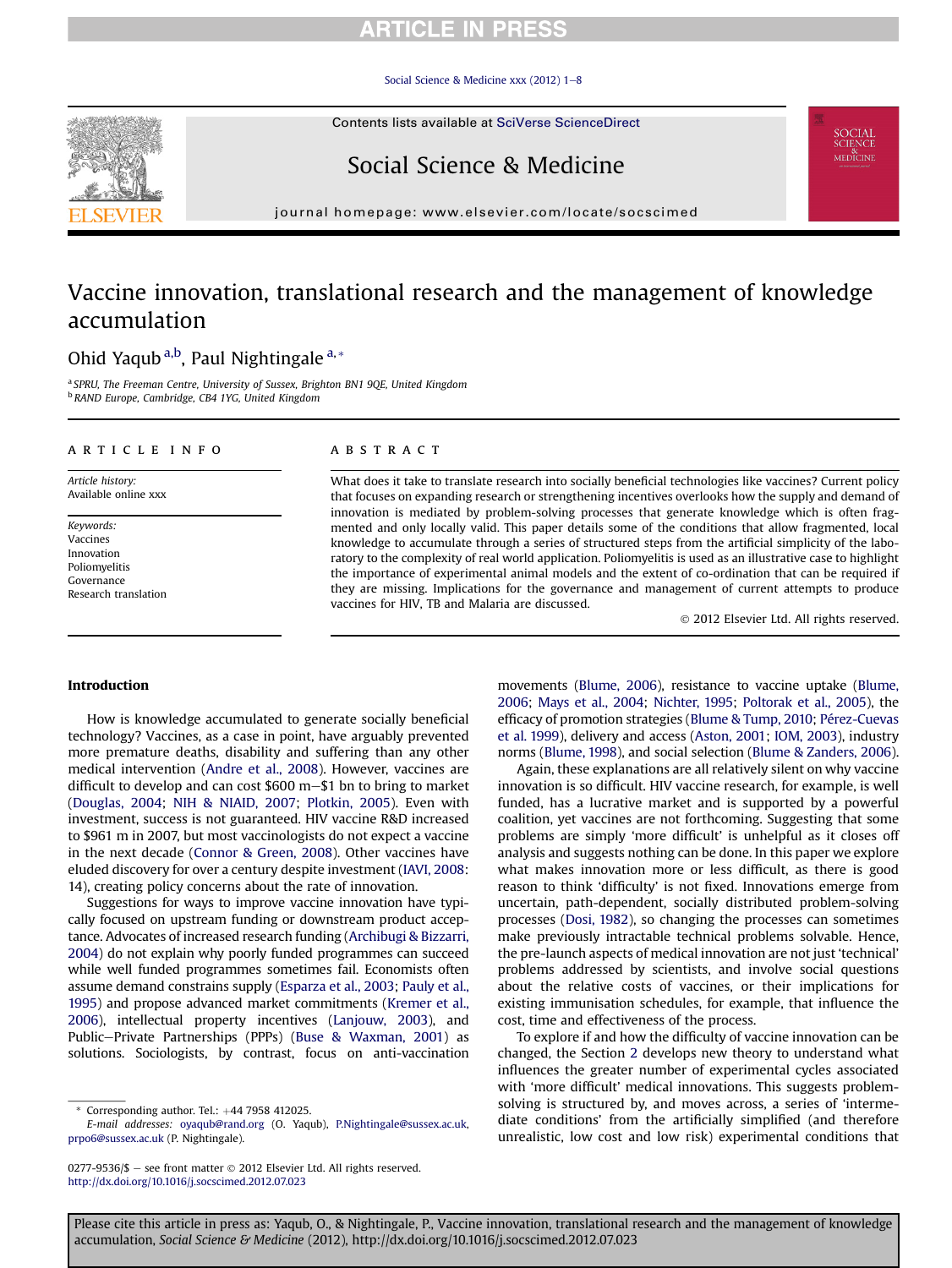<span id="page-2-0"></span>

facilitate learning, to the realistic (and therefore complex, higher cost, and higher risk) conditions most relevant to practice. Understanding gained from simplified stages guides the design of increasingly realistic prototypes as the simplifying conditions are relaxed. As a result, the knowledge being generated undergoes qualitative changes as experiments' protection from social, regulatory, ethical and economic influences is removed. The seemingly purely technical, asocial nature of experiments is therefore the consequence of human action and not a reflection of its absence. This implies that the difficulty of innovation is influenced by researchers' ability to build manageable intermediate stages, as large jumps compromise experimental learning. This ability can be constrained by both biology and the social processes used to manage research. These points are illustrated in Section 3 by an historical review of poliomyelitis vaccine development. Section [4](#page-3-0) discusses implications.

#### Experimental knowledge accumulation

The term "translational research" can be potentially misleading as the relationship between scientific research and innovation is more complex than the linear application of research it implies ([Blume, 1998;](#page-7-0) [Marincola, 2003](#page-7-0)). Technologies sometimes precede the scientific theories that explain why they work. Steam engines, planes and transistors, for example, existed before thermodynamics, aerodynamics or solid state physics were well developed (see [Nelson et al., 2011](#page-7-0) for medical examples). This is possible because technologies emerge from the 'operational principles' that define how they work ([Vincenti, 1990:](#page-8-0) 209) which do not need a basis in science. It is possible, after all, to know how to produce an effect without knowing how an effect is produced.

Because these operational principles have the form 'phenomena x can be generated using y', they generate more specific subproblems (i.e. how to produce y) that iterate to produce a hierarchy of increasingly specific, inter-related problem-solving tasks ([Constant, 1980](#page-7-0):  $24-27$ ; [Vincenti, 1990:](#page-8-0) 9). These tasks form the basis for an innovation process that will typically involve the costly and time-consuming exploration of various dead-ends to discover which uncertain operational principles work.

Since theory is a weak guide to practice, even after operational principles are discovered considerable operating experience may be needed to reliably understand their behaviour. Unfortunately, malfunctioning technology can be harmful and post-launch testing and modifications can be difficult and expensive [\(Nelson et al.,](#page-7-0) [2011\)](#page-7-0). It is therefore often desirable to know how a technology will work before it is launched, which requires considerable testing to identify, fine-tune and ensure the safety of different options ([Constant, 1980\)](#page-7-0). This is why many medical technologies undergo formal, regulated pre-launch testing.

An infinite number of possible explanations exist for any experimental results that occur during this testing, which might suggest learning is impossible. However, only a finite number of explanations are actually at hand, and scientific understanding can guide problem-solving by providing a context for interpreting results that helps researchers select a smaller sub-set that are reasonable to pursue. This helps reduce the number of dead-ends that are explored. Experiments can reduce the set of explanations further by creating purified conditions where only a subpopulation of competing explanations' assumptions hold (e.g. constant temperature, no light or oxygen, etc.). Experimenters intervene ([Hacking, 1983\)](#page-7-0) with instruments through varied, measured and controlled manipulation of experimental conditions ([Nelson, 2008\)](#page-7-0) to isolate and test specific mechanisms so the divergent implications of competing explanations can be compared, and effective operational principles discovered [\(Nightingale, 2004\)](#page-8-0).

Innovation can therefore be constrained if the number of possible explanations is too large, at a given level of understanding, to select from at reasonable cost, and simplified experimental conditions are too unrealistic to usefully learn from. This can be addressed by initially building up understanding from simplified models and then gradually relaxing simplifying assumptions to make experiments more realistic. This generates a series of experimental stepping stones in the path from laboratory experiments to working products. Biologists use a number of standardised 'model organisms' from yeast, through nematode worms, to zebra fish, mice and monkeys, before human trials that allow them to select settings that trade-off ease of learning (simplicity) against clinical relevance (complexity). This is why animal models are so central to medical research (see [Leydesdorff et al., in preparation](#page-7-0), Fig. 1).

When using these models two styles of testing are used. Passive 'testing as validation' involves testing whether similar problems have similar solutions ([Nightingale, 2004\)](#page-8-0). This can be largely atheoretical because it is not necessary to know how a technology works in order to know that it does work. However, it offers little guidance about what to do if tests fail. In such cases, rather than a cycle of conjecture and refutation, active 'testing as experimental intervention' is used to build artificial experimental conditions that create phenomena to allow theoretical learning [\(Hacking, 1983\)](#page-7-0). The photoelectric, Zeeman, Compton, and Josephson effects in physics, for example, came into being through human ingenuity to support theoretical learning [\(Hacking, 1983](#page-7-0)).

Since new phenomena are being created in these experimental settings, variations in local experimental practice, instruments, and protocols can make comparison difficult. Comparing two different vaccines using virus types of varying pathogenicity, administered by different routes of infection, in different amounts, using different animal models and end points, might be meaningless ([Yaqub,](#page-8-0) [2008](#page-8-0)). This is a particular problem with biomedical research where scientific knowledge often has only local application because, unlike the purified settings of a physics experiment, in biological settings multiple 'laws of nature' interact in complex, non-linear ways ([West & Nightingale, 2009](#page-8-0)). The knowledge that is produced can therefore be specific to the experimental conditions, so that experimental reproduction requires considerable 'tinkering' and tacit knowledge [\(Baird, 2004](#page-7-0); [Fleck, 1981;](#page-7-0) [Fujimura, 1992\)](#page-7-0). This makes the co-ordination of the distributed research groups working on complex technologies difficult, so that bio-scientific advances can take decades to reach clinical application ([Hopkins](#page-7-0) [et al., 2007\)](#page-7-0).

Because knowledge may not necessarily integrate readily, testing often requires standardisation, management, and coordination to create comparability between experiments and ensure fragmented knowledge accumulates through the stages and cross-sectionally across different groups working in parallel. Hence the difficulty of innovation isn't fixed and can be reduced if effective research governance can reduce the number of costly and time consuming experimental cycles that are required to generate a safe and effective product. When this co-ordination is not in place knowledge accumulation can be constrained, even if additional research funding is provided or demand is increased.

#### Research design

To illustrate the importance of an effective testing regime for vaccine innovation, we use a deviant (or extreme outlier) countertheoretical case where a key element in the theory is missing. The theory suggests that innovation moves across a series of stepping stones, and we explore a situation where early stepping stones are missing (because the virus does not infect small mammals). We infer about their importance from the extensive governance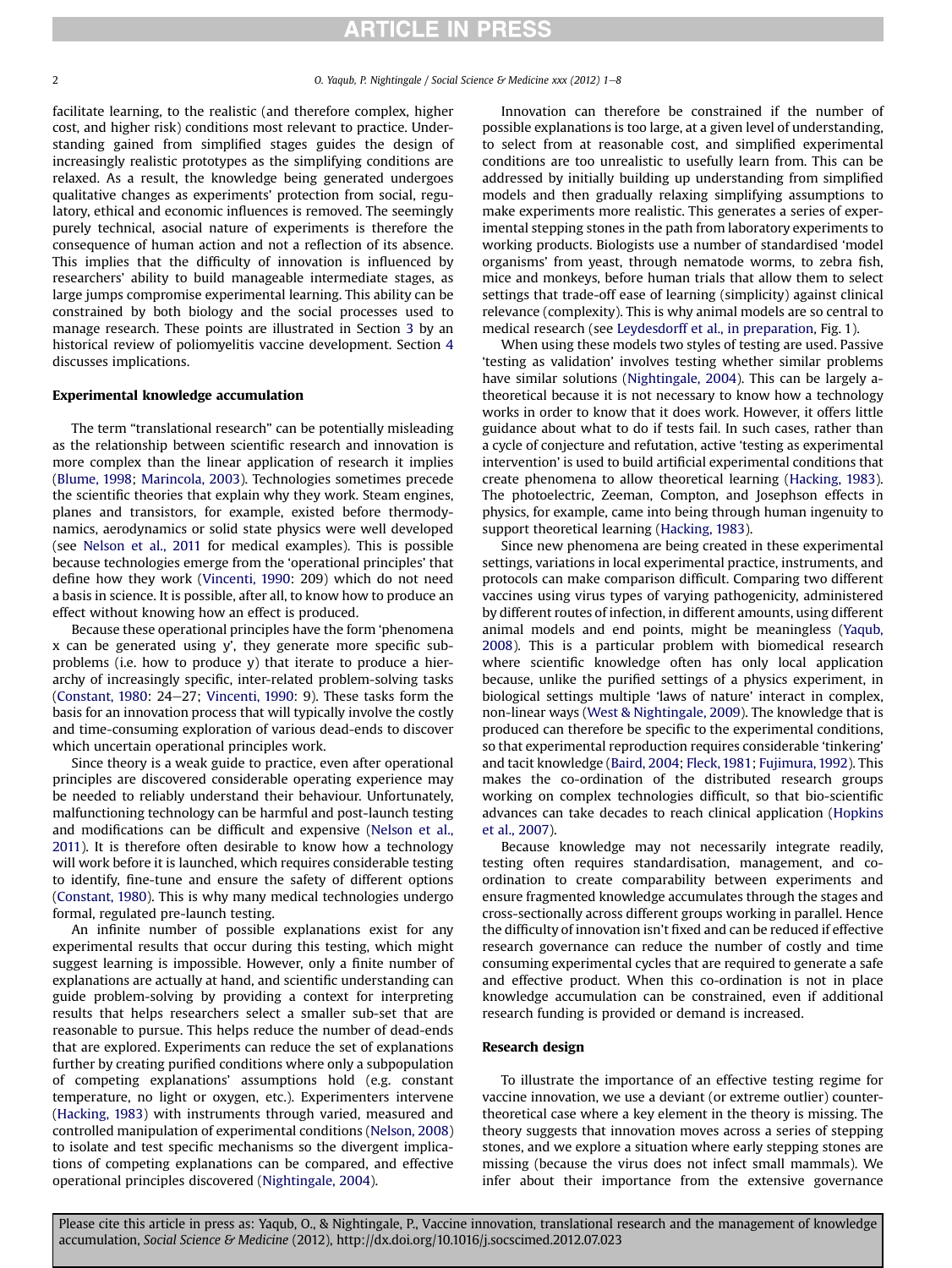<span id="page-3-0"></span>processes that 'substitute for the missing prerequisites' ([Gerschenkron, 1962](#page-7-0): 359). To increase within-case validity we use three internal cases and discuss between-case validity in relation to malaria, tuberculosis and HIV (where animal models are also missing) in the conclusion.

The data and analysis are structured based on Blume'[s \(1992\)](#page-7-0) 'career' framework ([Hopkins, 2004\)](#page-7-0) that links to research on clinical trials, community dialogue [\(Bastien, 1995](#page-7-0)), immunisation schedules, health systems [\(Bonu et al., 2003\)](#page-7-0), and funding and production mechanisms [\(Bryder, 1999](#page-7-0)). Our data draws on a range of historical sources, including practitioners' accounts, scientific reviews and journals, histories, biographies, policy reports, newspaper articles, and publications by NGOs such as advocacy groups, charities and foundations. This research was subject to the University of Sussex's ethical review.

#### The path to poliomyelitis vaccines

Vaccine innovation starts with diagnosis, whereby previously unrelated symptoms are grouped as a disease, around a diseasecausing pathogen ([Rosenberg, 2002](#page-8-0)). Understanding disease mechanisms (pathogenesis) clarifies the problem, helps both define the operational principles needed to address the disease, and generate the collective vision and shared expectations which mobilise social, financial and political resources within networks as 'opportunities presented as promises, get accepted and become part of an agenda; and are subsequently converted into require-ments that guide search processes' [\(Blume, 1992:](#page-7-0) 64–70; [van Lente,](#page-7-0) [1993:](#page-7-0) 198).

With poliomyelitis this occurred in the middle of the 19th century after physicians associated paralysis with inflammation (itis) of the grey (polios) matter of the spinal cord (myelos) of children. Initially, associated with teething, the clustering of cases in households suggested an infectious disease [\(Carter, 1965:](#page-7-0) 8). This was shown in 1908 when Landsteiner and Popper infected monkeys by inoculating their brains with infected human spinal cord tissue [\(Robbins, 2004](#page-8-0): 17). The following year, Flexner and Lewis passed the infection between monkeys ([Carter, 1965:](#page-7-0) 9) starting the search for the infectious agent ([Mullan, 1989](#page-7-0): 100).

Since infectious disease agents can be poisoned (with drugs) or killed by an immune system (primed by vaccines) this diagnosis added a new potential option for treatment to public health strategies, which moved away from environmental improvement and quarantine towards prophylactic vaccine development ([Baldwin,](#page-7-0) [1999;](#page-7-0) [Hortsmann, 1985;](#page-7-0) [Tomes, 1990\)](#page-8-0). However, the exact operational principle remained unclear without further investigation of poliovirus' epidemiology.

By 1910 it was demonstrated that monkeys surviving poliomyelitis resisted re-infection and their blood contained a substance that neutralised the virus [\(Paul, 1971](#page-8-0): 108). Since vaccines' operational principles are conditional on infection conferring immunity, this was a major 'proof of concept' finding. As a result, in 1911 Flexner issued a press release predicting a remedy within six months [\(Paul, 1971:](#page-8-0) 116; 125). However, several obstacles remained. Laboratory diagnosis was dependent on testing spinal fluid, obtained through a specialised, painful and dangerous procedure, with the result that serum was scarce and unreliable [\(Rogers, 1992](#page-8-0)). Vaccines' operational principles depend on safely stimulating an immune response by manipulating and developing the virus to limit pathogenic (disease causing) qualities, while accentuating immunogenic (immune-response stimulation) qualities. In general, the more pathogen there is, the larger number of substances and techniques that alter the pathogen can be explored to determine whether the changes produce a 'safe' and 'appropriate' response. It was quickly recognised that the lack of sufficient wild-type virus was a significant barrier to understanding poliomyelitis pathogenesis and developing a vaccine ([Robbins, 2004:](#page-8-0) 17).

It is now known that three types of poliovirus can enter the mouth and nose in saliva droplets or microscopic faeces and then reproduce in the gut. Normally the immune system limits infection, but in  $1-2\%$  of cases the virus travels through the blood into the central nervous system, causing meningitis and paralysis ([Racaniello,](#page-8-0) [2006\)](#page-8-0). The model postulated by Flexner in 1913 was different [\(Rogers, 1992\)](#page-8-0) and suggested poliomyelitis travelled through the sinuses to the brain and spine, and grew in nervous tissue. These assumptions led researchers down three dead ends. First, they tried to culture the virus in nervous tissue. Second, they reasoned that vaccines would not work because poliovirus did not enter the bloodstream. Third, they were unaware they were dealing with multiple types of virus, which made comparing experimental results across and within laboratories difficult. As a result, the consensus of the scientific community from 1913 till 1935 was that a vaccine was possible but unlikely [\(Carter, 1965](#page-7-0): 58; [Paul, 1971](#page-8-0): 113).

By 1916, the annual incidence of paralytic poliomyelitis in the US was over 27,000, killing more than 7000. Reported cases had never exceeded 7.9 per 100,000 before, but in 1916 the rate jumped to 28.5 per 100,000 [\(Paul, 1971:](#page-8-0) 148; [Rogers, 1992:](#page-8-0) 10). Hospitals refused to admit new cases, cities began insect control programmes and impounded cats and dogs ([Paul, 1971:](#page-8-0) 291) and parents sealed windows and refused to let children play outside [\(Oshinsky, 2005\)](#page-8-0).

When Franklin Roosevelt was struck by poliomyelitis in 1921, his carefully handled public relations altered perceptions of disability and helped structure networks of resources for scientific research ([Gallagher, 1985](#page-7-0); [Oshinsky, 2005\)](#page-8-0). When it was reported in 1924 that he bathed in Warm Springs Georgia, other sufferers followed. Roosevelt then spent two thirds of his personal fortune turning it into the Warm Springs Foundation under the direction of his former law partner, Basil O'Connor, whose daughter later died from poliomyelitis ([Oshinsky, 2005\)](#page-8-0).

In 1934 Roosevelt staged nationwide charity balls 'to dance so others may walk' ([Carter, 1965:](#page-7-0) 14) to relieve Warm Springs' debts ([Rose, 2003\)](#page-8-0). Despite the stock market crash the campaign raised \$1 m that year, \$0.75 m the next, and reserved \$100,000 to 'stimulate and further the meritorious work being done in the field of infantile paralysis' ([Carter, 1965:](#page-7-0) 14-18). The first sixteen research grants totalled \$250,000, one of which, for \$65,000, was distributed to Maurice Brodie ([Benison, 1967:](#page-7-0) 179).

#### Brodie-Kolmer vaccine failures

The optimism of the time was based on the successes of tetanus and diphtheria vaccines, which had saved millions of lives by 1910 ([Chase, 1982:](#page-7-0) 302). They were based on passive immunisation, using sera drawn from the blood of immunised horses. Flexner and Lewis attempted to replicate this approach but reported 'failure to produce neutralising serum in the horse... [it] displayed no power whatever to inhibit the action of the virus' [\(Chase, 1982](#page-7-0)). Poliovirus could not be grown in horses, or any other non-primate. Further research therefore required either humans or monkeys  $-$  'cranky, expensive creatures, which (prior to antibiotics) had a way of succumbing to other diseases before the researcher could measure its responses to poliomyelitis. No laboratory combined sufficient interest with enough funds to maintain all the monkeys needed for thorough study of poliovirus' [\(Carter, 1965](#page-7-0): 19).

Had it been possible to infect mice or rats, they could be used as cheap, fast and simple animal models to generate experimental data on infection ([Nightingale, 2000\)](#page-8-0). Since this was not possible innovation took a path of 'testing as validation'. In 1936, two rival investigators independently conducted field trials of vaccines ([Chase, 1982](#page-7-0); [Robbins, 2004\)](#page-8-0). Brodie and Park used a formalin-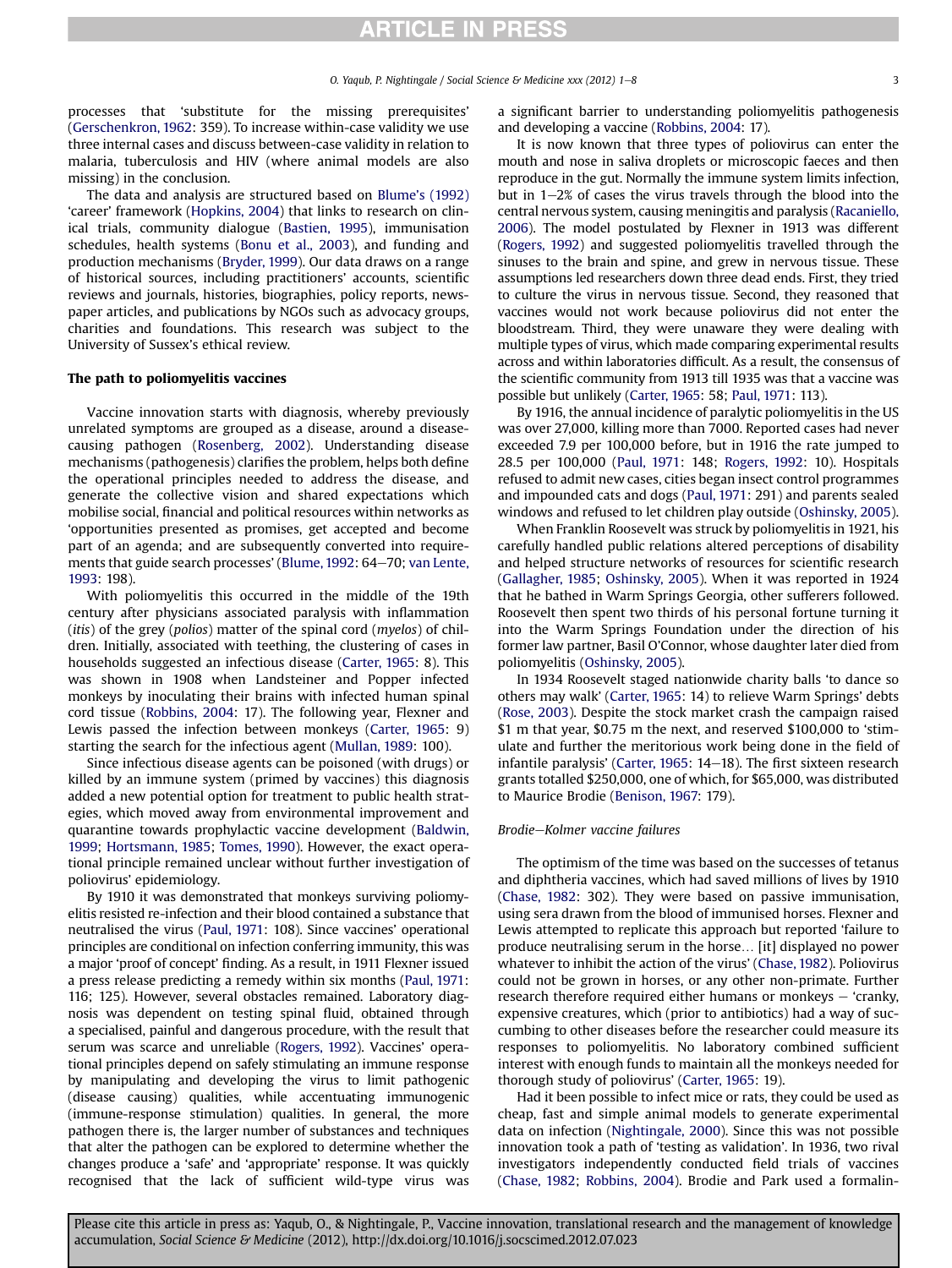## **ARTICLE IN PRESS**

treated preparation of mashed up infected monkey spinal cord (i.e. a killed virus approach), whilst Kolmer used 'a veritable witches' brew' [\(Paul, 1971:](#page-8-0) 258) of live virus made from spinal cords treated with chemicals and refrigeration. The two teams hurried their vaccines into trials. Many of the 12,000 children Kolmer vaccinated were killed or paralysed, which sparked a two decades 'wave of revulsion against human vaccination' [\(Paul, 1971](#page-8-0): 260).

The trials were indicative of the community's testing norms ([Constant, 1980:](#page-7-0) 8). Vaccinology was seen as an empirical science that did not require knowledge of how a vaccine worked. Smallpox and rabies vaccines had been developed without formal identification of their infectious agents. This approach works if new vaccines follow the same operational principles and pass validation tests. But failures provide no additional insight. As the theory section highlighted this requires a different style of testing and a more sophisticated testing regime.

In hindsight, testing in this case was impeded in three ways. First, feedback loops in learning cycles were weak because so little virus was available. Few researchers could diagnose infection quickly by extracting spinal fluid, so most researchers had to wait for symptoms when testing for any immunity. Second, experimental iterations and refinements could not be made cheaply, easily, or quickly because of the lack of a simple model. Monkeys are difficult, slow and expensive to work with. Brodie only tested his vaccine on 20 monkeys before testing 300 children whilst Kolmer tested a few monkeys, himself, his children and 22 others before distributing his vaccine [\(Paul, 1971\)](#page-8-0). Thirdly, the community did not establish the types of poliomyelitis virus they were working with before trialling. Each issue needed to be addressed.

The failures moved Roosevelt to abandon the Birthdays Balls after 1937 and rename the Warm Springs Foundation the National Foundation for Infantile Paralysis [\(Rose, 2003\)](#page-8-0). Its mission was to 'ensure that every possible research agency in the country is adequately financed to carry out investigations into the cause of infantile paralysis and the methods by which it may be prevented' ([Carter, 1965](#page-7-0): 15). Significantly, it would also 'lead, direct, and unify the fight of every phase of this sickness' [\(Markel, 2005](#page-7-0): 1408).

Radio promotion raised over \$1.8 m in a week, with proceeds increasing so that by 1945 receipts totalled \$18 m, and by 1955 \$67 m [\(Carter, 1965:](#page-7-0) 26). Between 1938 and 1962, the Foundation's overall income was \$630 m with \$69 m spent on vaccine R&D ([Paul,](#page-8-0) [1971:](#page-8-0) 312). In 1947, Harry Weaver was appointed as Director of Research to manage the research effort. He invited leading researchers to conferences, published proceedings [\(Smith, 1990\)](#page-8-0) and instituted round table discussions to 'encourage communication and intellectual cross-fertilisation in a field notable for its lack of both' [\(Carter, 1965:](#page-7-0) 57). These led Weaver to the view that whilst undirected researchers establish more certainties about a disease, they often investigated questions of little technological relevance. He wrote to O'Connor:

"Only an appalling few...were really trying to solve the problem of poliomyelitis ..If real progress were to be made, more exact methods of research would have to be clearly defined, procedures and techniques would have to be developed ... individual groups would have to sacrifice ... their inherent right to roam the field, and concentrate their energies on one, or at most, a few objectives" ([Carter, 1965](#page-7-0): 57).

Previously the Foundation funded investigator-initiated projects ([Benison, 1967;](#page-7-0) [Smith, 1990](#page-8-0)), but Weaver set up a Scientific Research Committee to more carefully direct and co-ordinate research. Its head, Dr. Thomas Rivers, noted:

" ... the Scientific Research Committee received any number of applications from individual investigators and, while many were worthwhile in themselves, together they did not seem to be going anywhere. They were too haphazard for a program and I thought that the Foundation would be better served if a committee surveyed the field and blocked out problems that needed solution. the committee should seek out the men and institutions capable of researching such problems and support them" ([Benison, 1967:](#page-7-0) 231).

Despite resistance, Rivers and Weaver directed an 11 point research plan that tackled the three impediments to vaccine development directly [\(Benison, 1967:](#page-7-0) 229). After Weaver complained that experiments were 'botched by scientists who used too few monkeys or made the error of reusing monkeys whose systems were misleadingly immune to another type of the virus' O'Connor resolved to 'go into the monkey business' [\(Carter, 1965](#page-7-0): 73).

#### Establishing Okatie farms

As noted previously, after decades of trying, researchers had not infected small, inexpensive laboratory animals. Since economies of scale in experimentation, unlike production, typically depend on reductions in size ([Nightingale, 2000\)](#page-8-0) this substantially constrained research. While monkeys could be infected they required specialised care and quarters ([Paul, 1971:](#page-8-0) 101). Researchers had to spend significant proportions of their time arranging their housing and feeding, and 'placating the assistants who had to work with them' ([Smith, 1990](#page-8-0): 123). Skilled technicians were needed to clean, feed, look after, and handle the monkeys whilst contending with the risk of bites, thumps and disease.

Despite these difficulties, demand outstripped supply as capturing wild monkeys was difficult. Cynomolgous monkeys provided good disease models and were easier to work with, but they were scarce and expensive to import from the Philippines and Indonesia [\(Smith, 1990](#page-8-0); [Time, 1954\)](#page-8-0). Rhesus monkeys were more abundant in India, but are sacred to Hindus. Researchers complained that their monkeys arrived dead or diseased (see Salk's correspondence in [Carter, 1965](#page-7-0): 75).

To address these problems O'Connor established Okatie Farms while Weaver organised monkey 'airlifts' from India and Indonesia ([Time, 1954:](#page-8-0) 7). At the Farms monkeys recuperated before being dispatched to laboratories, saving laboratory time, effort and space. [Smith \(1990:](#page-8-0) 121) describes the Farms as 'a rehabilitation facility that was also a centre for research in the solution of problems nobody else much cared about.' The Farms developed carefully formulated dry monkey-feed ([Carter, 1965:](#page-7-0) 76) and provided instructions on feeding [\(Smith, 1990:](#page-8-0) 122). The historical record contains long correspondences regarding the minutiae of delivering, feeding, handling and disposing of monkeys [\(Carter, 1965\)](#page-7-0). This 'monkey business' substantially lowered the costs, improved the quality and raised the comparability of experimentation. Once the monkeys were in place the next barrier could be addressed.

#### Tissue culturing

The effort to develop better methods for propagating the virus continued unsuccessfully throughout the 1930s ([Robbins, 2004\)](#page-8-0). By 1940 two groups grew poliovirus in human embryonic brain tissue, but did not extend the technique to non-nervous system tissues ([Burnet & Jackson, 1940](#page-7-0); [Sabin & Olitsky, 1936](#page-8-0)). [Robbins \(2004\)](#page-8-0) suggests this delayed the vaccine by almost a decade.

This reflected the orthodoxy that poliovirus was a nervous system virus, which occasionally spilled over into the blood. Unfortunately the finding that the virus could grow in brain tissue only reinforced the notion that poliovirus was neurotropic. It was therefore thought that a vaccine was dangerously impractical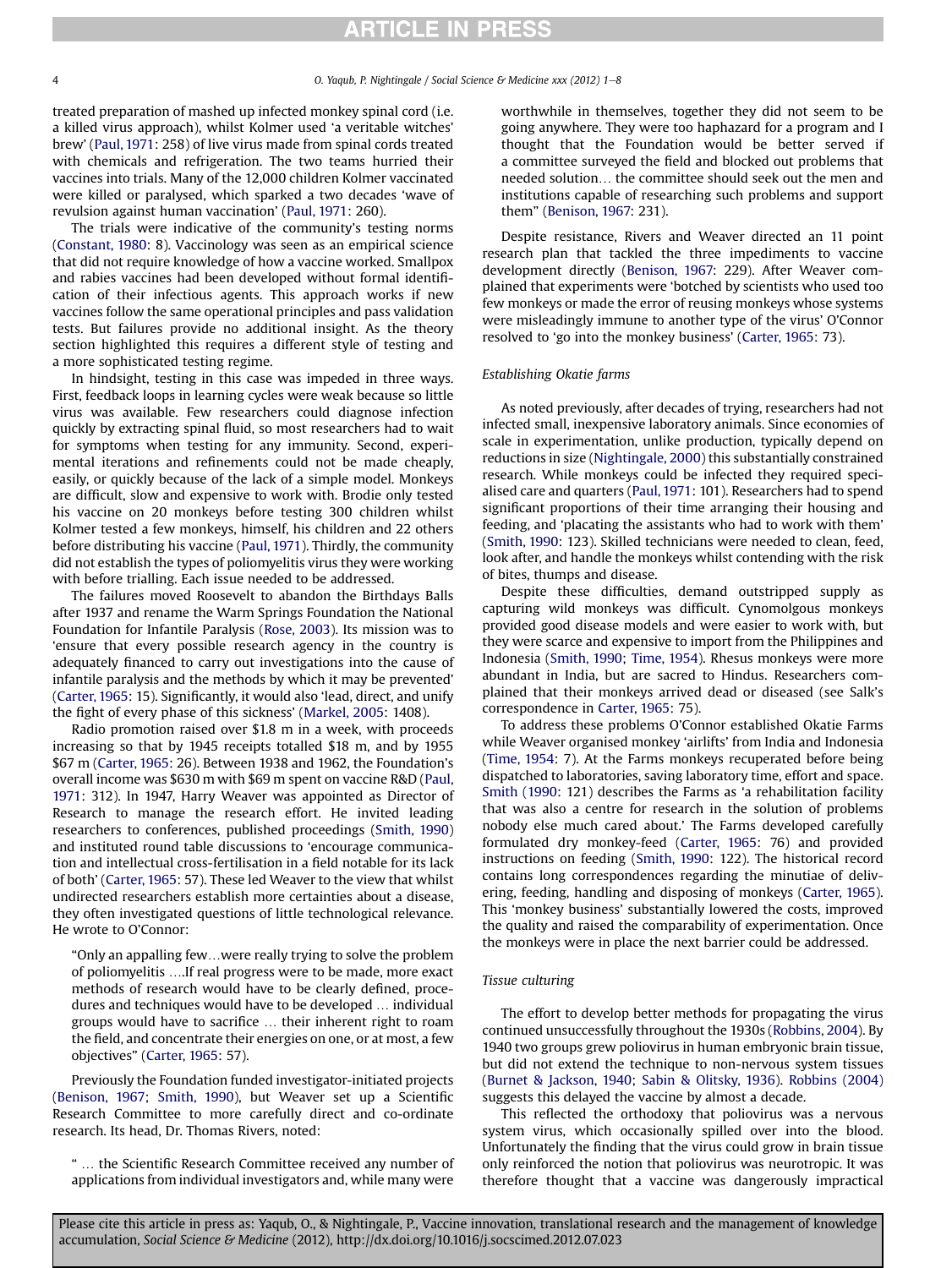because it was impossible to remove all the monkey-nerve cells during preparation, raising the risk of fatal encephalitis [\(Rogers,](#page-8-0) [1992\)](#page-8-0).

However, Paul and Trask discovered the virus in human faeces, implying it could reproduce in the alimentary tract ([Paul, 1971:](#page-8-0) 281). In 1940, Bodian and Howe infected chimpanzees by feeding them and in 1947 Melnick and Hortsmann demonstrated the animals' resistance to re-infection ([Paul, 1971:](#page-8-0) 287), strongly indicating an intestinal infection.

The Foundation commissioned several groups working on culturing techniques and supplied them with poliovirus and funding ([Carter, 1965](#page-7-0): 60; [Chase, 1982:](#page-7-0) 292). The Foundation also helped source embryonic tissue from local maternity hospitals and proactively dealt with the qualitatively different social concerns that arose from experiments with human tissues derived from the foreskins of newborn boys, placentas, miscarriages and still-born tissue [\(Smith, 1990](#page-8-0)). A major breakthrough came when Enders, Weller and Robbins succeeded in cultivating poliovirus in human non-nervous tissues (embryonic skin muscle). Soon poliomyelitis was propagated in variety of tissues [\(Robbins, 2004](#page-8-0): 18).

While initially underappreciated ([Paul, 1971](#page-8-0): 373), tissue culture transformed testing by providing a safer and simpler experimental environment, tighter feedback loops and faster testing cycles, so that experimental knowledge could accumulate faster. It drastically reduced the need to import monkeys which saved money and time. As [Chase \(1982:](#page-7-0) 286) notes 'worse than the costs of buying and maintaining these animals were the temporal limits they placed on the investigative progress'. With the need for experimental animals vastly reduced, more ideas could be tested, costs reduced, feedback loops shortened, and results could be assessed more quickly ([Nightingale, 2000](#page-8-0)).

Tissue culturing also provided better quality virus that was relatively free of protein and, crucially, free of encephalitis causing nerve cells ([Robbins, 2004:](#page-8-0) 18). This reopened a previously closed operational principle. The Foundation exploited the breakthrough by educating specialists and training technicians so the technique would diffuse quickly, and continue to be developed ([Carter, 1965:](#page-7-0) 26). This 'tinkering' knowledge is important because to achieve good yields, cultures have to be kept at precise temperatures, in very clean containers, of the right shape and size, with the right kind of lids and stoppers ([Smith, 1990\)](#page-8-0). The technique was improved in 1953, when human embryonic tissue was substituted with the testicles or kidneys of monkeys generating a substantial economy of scale. A single testicle or kidney could provide enough tissue culture for two hundred test tubes when the previous method generated enough for one [\(Carter, 1965:](#page-7-0) 114).

Finally, tissue cultures could be used to establish shared standards. Since infected cells were rapidly destroyed [\(Chase, 1982:](#page-7-0) 292; [Robbins, 2004](#page-8-0): 19) the cytopathic effect could indicate viral replication and the presence of viruses. With some technical modifications, tissue cultures were also used for virus titration, antibody quantification, virus isolation from clinical specimens and antigenic typing of virus isolates [\(Robbins, 2004:](#page-8-0) 19).

These improvements allowed research groups to compare their results, which then revealed new paradoxes as similar experiments were producing different results. As [Robbins \(2004](#page-8-0): 18) reflects, small differences in how long or how often nutrient media were changed were enough to produce opposite results. Rivers sought to find flaws in earlier research to explain the different results [\(Carter,](#page-7-0) [1965:](#page-7-0) 90) but realised that different research groups were using different viruses. Sabin and Olitsky experiments had failed because their MV virus was the only poliovirus that would not grow in nonnervous tissue. Rivers noted if they 'had worked with another strain... the chances are that... we would have had a breakthrough ' much earlier [\(Carter, 1965:](#page-7-0) 91). Working without a clear catalogue of the various poliomyelitis strains had impeded vaccine development because the scientific facts that were established were local to particular virus types which made comparisons difficult.

#### Virus typing: a 'dull and menial' program

In 1948, Weaver pushed virus typing as an important, but theoretically unexciting, strategic research project. For a long time it was suspected that multiple strains of poliovirus existed but to establish this would involve a longer systematic effort that would involve substantial investments in laboratory space, monkeys, technical personnel, and equipment. Much like the Human Genome Project senior researchers were reluctant to take on the 'drudgery' of several years of mechanical and boring work ([Carter, 1965:](#page-7-0) 61).

Immunological testing was difficult, imprecise and time consuming. A group of monkeys was infected with a strain of poliovirus, say Type I virus, and allowed to recover. If they got sick when challenged with 'standard' doses of an unknown virus, one infers a new strain, say Type II, is present. This strain can then be injected into another group of monkeys that have recovered from Type II virus infection. If they remain healthy, the unknown strain can be confirmed as Type II. If they get sick the procedure is repeated.

The whole protocol, even when executed perfectly and with a lot of luck, would have required many monkeys. But there are many inaccuracies in making the deductions. Preparing 'standard' challenge stocks is a delicate, time consuming and frustrating job because viruses differed in their pathogenicity and infectivity. As a result, the standard dose was different for each virus strain and could be miscalculated easily. When challenge stocks are too weak, very mild infection can be mistaken for prior immunity. When they are too strong the monkeys end up dead. To guard against such miscalculations, each step of the process needed to be repeated with dozens of monkey groups [\(Smith, 1990](#page-8-0)). Only then can a public challenge-stock database be compiled and shared.

Weaver initially set up an eminent advisory committee to lead the project but they were uninspired. Jonas Salk, who was to develop a working vaccine, had just set up a new laboratory of his own after having worked on a formalin-inactivated influenza vaccine with his mentor, Thomas Francis, for the US Armed Forces ([Carter, 1965:](#page-7-0) 35; [Galambos & Sewell, 1995](#page-7-0): 47). Salk was looking for his laboratory's first grant when he was encouraged to take on the work being offered by the Foundation ([Carter, 1965\)](#page-7-0). It was seen by Salk as 'a dull but dependable investment that would provide a regular dividend of money' ([Smith, 1990](#page-8-0): 110-117).

The large scale experiment spanned four universities and two years, acquired and classified over 200 clinical strains of poliovirus, cost \$1.37 m and used 30,000 monkeys imported at great expense ([Chase, 1982\)](#page-7-0). To put this in perspective, only 17,500 monkeys had been used in all previous experiments ([Carter, 1965](#page-7-0); [Chase, 1982\)](#page-7-0) and in 2002 only 52,000 non-human primates were used across the entire US R&D system [\(USDA, 2002\)](#page-8-0). The project showed conclusively that there were three, and only three, immunologically distinct types of poliomyelitis virus [\(Bodian, 1949](#page-7-0); [Time, 1953](#page-8-0)). This crucial information provided a standard against which future vaccine candidates could be compared ([Carter, 1965](#page-7-0): 275). The Foundation then funded expensive epidemiological studies to establish where the three strains were prevalent, which informed decisions about the location of future field trials.

#### Discussion and conclusion

This history of poliomyelitis vaccine development has hopefully shown the difficulty of medical innovation isn't necessarily fixed. Pre-launch, technical features of vaccine development can be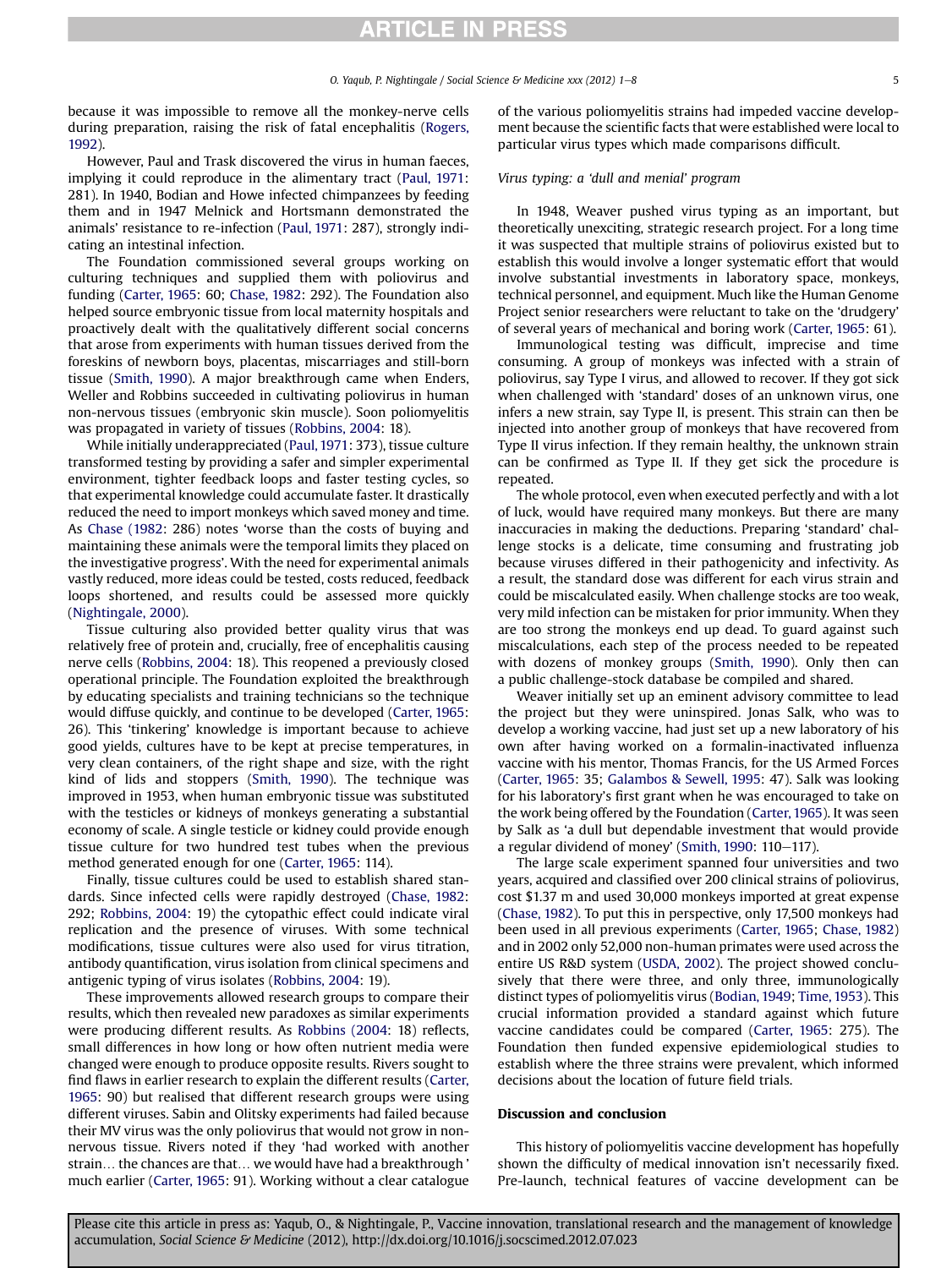# **RTICLE IN PRESS**

explored using Blume'[s \(1992\)](#page-7-0) framework as testing moves across a series of stages from the protected, simplified, low cost and low risk conditions of the laboratory, to the social complexity of a high risk and high cost vaccination programme.

After the initial problematisation and diagnosis of poliomyelitis, simple extrapolation of an older operational principle produced disastrous results, and shifted the research agenda towards a new approach based on understanding disease pathology. As with many medical technologies, human safety concerns were paramount and shaped how this approach was undertaken. The absence of an animal model made experimentation more costly, time consuming and difficult. As a result, extensive research governance was required to substitute for the missing animal models. These interventions included: the provision of monkeys to reduce the costs of experiments; the development of tissue culture techniques (to provide more consistent experimental inputs, with faster, tighter and better defined experimental cycles); and the establishment of an expensive virus typing programme to clarify a scientifically dull but technically important question.

Once this was done, the final 'stepping stones' involved discovering how much antibody stimulation was needed to acquire immunity ([Yaqub, 2008\)](#page-8-0) and then testing in humans. Three kinds of vaccine went through clinical trials, each based on a different operational principle: passive antibody immunisation, and killed and live poliovirus immunisation. They yielded a killed vaccine in 1955 [\(Markel, 2005](#page-7-0)), and a live vaccine shortly afterwards ([Robbins,](#page-8-0) [2004](#page-8-0)) which have succeeded in bringing poliomyelitis close to eradication [\(Blume, 2005](#page-7-0)). The subsequent development of genetically modified animal models has made their improvement much easier [\(Ren et al., 1990\)](#page-8-0).

The theory behind this history suggests that medical innovation is likely to be constrained in similar 'difficult' experimental situations where there are gaps between experimental stages. Under such conditions, research may need more active management to ensure knowledge can be shared, generalised and accumulated. However, care must be taken when generalising from this history as it occurred just after Enders' breakthrough in tissue culturing, when extra co-ordination would be particularly valuable.

All the same, the lessons it offers may have relevance today because three major diseases  $-$  HIV, tuberculosis and malaria  $-$  also have missing intermediate stages and further complicating factors (see Table 1). With most vaccines, either the disease is safe enough to

allow volunteers to be used if no animal models exist (e.g., measles, mumps, rubella, human adenovirus and varicella), or the disease is fatal and an animal model exists (e.g., hepatitis A and B). For poliomyelitis, HIV and malaria, and to a lesser extent tuberculosis, the disease is fatal and animal models are problematic.

Vaccine development is further complicated because there is no natural sterilising immunity for these diseases. Since the body does not clear these pathogens, the normal operational principle of generating sterilising immunity without causing disease is not available, and a different operational principle is needed. Furthermore, these pathogens show either high or extreme genetic variation (HIV infection can quickly generate many quasi-species within a single individual). This means that vaccines have to work quickly (perhaps within hours of infection) to effectively neutralise all variants. Moreover, it closes off the use of attenuated live vaccines that might mutate back into a deadly form.

Given these additional complications, the lack of early stage animal models would be expected to substantially hamper knowledge accumulation, which makes their innovation processes qualitatively more difficult by substantially increasing the number of 'redesign cycles' that must be explored. This suggests that our expectations about how easy it will be to produce a vaccine should be tempered, or our efforts increased, or both. Moreover, it helps explain the high profile failures in HIV vaccine innovation, thus far, the long time it is taking to generate a Malaria vaccine, and why no new TB vaccines have been successful since BCG was introduced in the 1920s, despite BCG's limited effectiveness.

The key argument of this paper is more positive: while these biological features of vaccine development change the number of redesign cycles and dead-ends that are explored, they do not fix them. Improved research governance and management have the potential to reduce them. However, it is unclear if recent changes will improve this co-ordination. The biggest recent change has been the rise of global, disease-specific Public Private Partnerships (PPPs), such as the International AIDS Vaccine Initiative (IAVI) and the Malaria Vaccine Initiative (MVI). Whilst these organisations have played important roles in increasing funding [\(McCoy et al.,](#page-7-0) [2009](#page-7-0)), many are based on a social venture capital model which, like commercial venture capital, works best after the knowledge accumulation problems highlighted in this paper have been solved. Few PPPs have the Foundation's ability to direct research, and while private sector actors brings benefits, their increased use of

#### Table 1

| Qualities of pathogen affecting learning during vaccine innovation. |  |  |
|---------------------------------------------------------------------|--|--|
|---------------------------------------------------------------------|--|--|

|                                     | Polio                                            | <b>HIV</b>                                                                                                                                                                                                     | TB                                 | Malaria                                         |
|-------------------------------------|--------------------------------------------------|----------------------------------------------------------------------------------------------------------------------------------------------------------------------------------------------------------------|------------------------------------|-------------------------------------------------|
| Infectious, allowing a              | Yes                                              | Yes, complex transmission by virus hidden                                                                                                                                                                      | Yes                                | Yes, complex                                    |
| vision of a vaccine                 | Oral transmission (non-mucosal),                 | inside cells as well as by free virus.                                                                                                                                                                         | Airborne                           | vector borne                                    |
| to be formed                        | free virus (Racaniello, 2006)                    | Mucosal transmission unusual for vaccine<br>preventable diseases (Girard et al., 2004)                                                                                                                         | (Smith, 2003)                      | (Vernick & Waters, 2004)                        |
| Dangerous and<br>potentially fatal  | Yes (Racaniello, 2006)                           | Yes, Indirectly by disabling immune system<br>(Hilleman, 1995)                                                                                                                                                 | Yes (Smith, 2003)                  | Yes (Schofield & Grau, 2005)                    |
| Presence of suitable                | No/Yes, GM models now available                  | Yes/No                                                                                                                                                                                                         | Weak models                        | Weak models                                     |
| animal models<br>and techniques     | (Ren et al., 1990), previously weak.             | Chimpanzees can be infected by HIV, but do<br>not progress readily to AIDS. Monkeys progress<br>to AIDS when infected with SIV (simian and<br>therefore different version of HIV).<br>(Feinberg & Moore, 2002) | (Griffin et al., 1995)             | (de Souza & Ridley, 2002)                       |
| Natural Sterilising                 | Yes                                              | No                                                                                                                                                                                                             | N <sub>0</sub>                     | N <sub>0</sub>                                  |
| Immunity: Does the<br>immune system | Genetic integration is not<br>part of virus life | Obligatory integration of virus into host cell<br>genome where latent infection may be                                                                                                                         | Estimated to be<br>latent in one   | Obligatory integration<br>into host cell genome |
| ever completely                     | cycle (Ohka & Nomoto, 2001)                      | immunologically undetectable                                                                                                                                                                                   | third of world                     | where the infection                             |
| clear the virus?                    |                                                  | (Zinkernagel, 2002)                                                                                                                                                                                            | population                         | may be immunologically                          |
| Is spontaneous                      |                                                  |                                                                                                                                                                                                                | (Bentrup &                         | undetectable                                    |
| recovery normal?                    |                                                  |                                                                                                                                                                                                                | Russell 2001)                      | (Rasti et al., 2004)                            |
| Genetic variation<br>in virus type  | Limited (Weiss, 2003)                            | Extreme (Garber et al., 2004)                                                                                                                                                                                  | High (Bentrup)<br>& Russell, 2001) | Very high (Ridley, 2002)                        |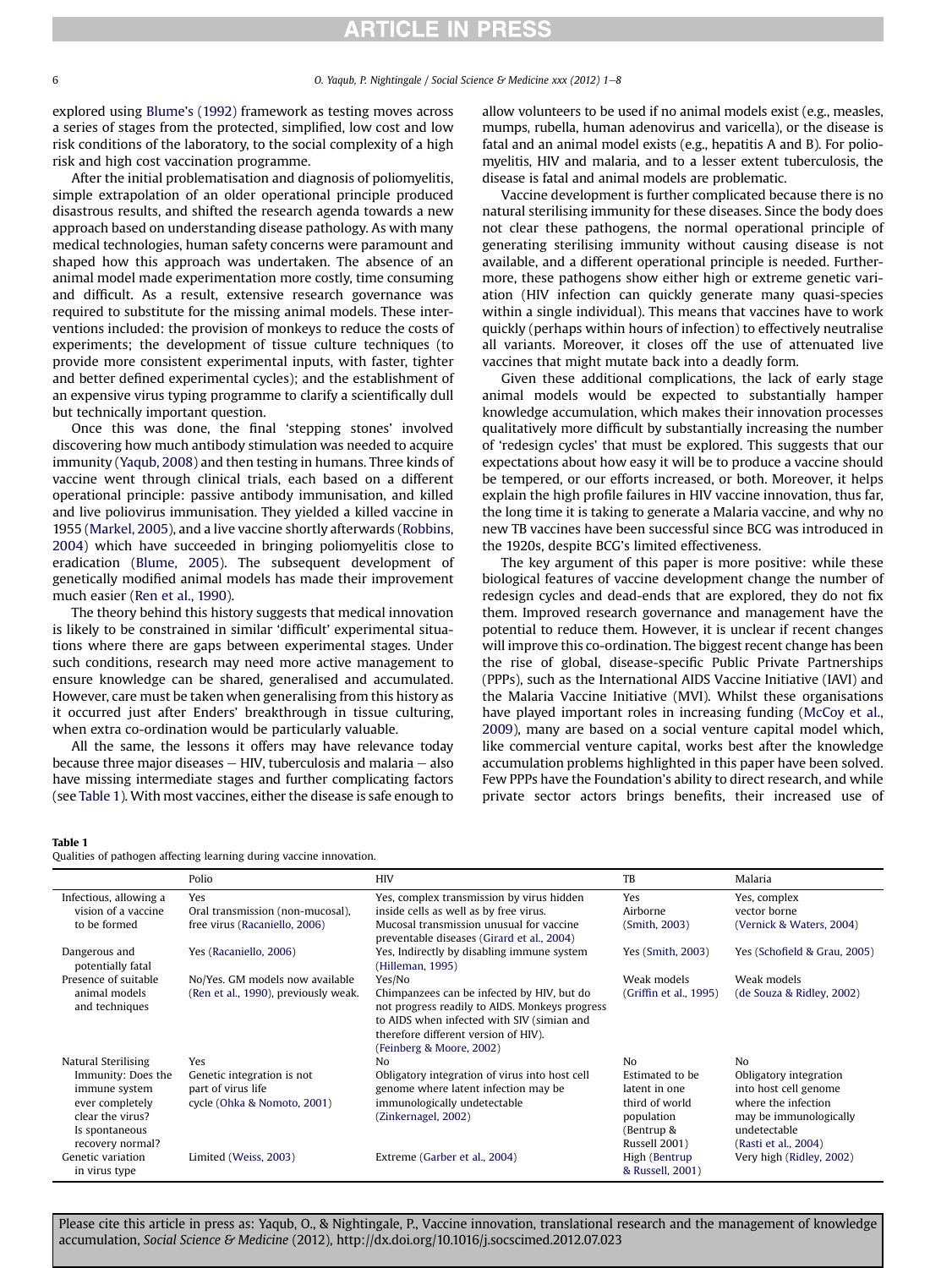<span id="page-7-0"></span>intellectual property protection may make co-ordination more difficult. Unsurprisingly, PPPs tend to be better at co-ordinating the later stages of vaccine innovation than early stage knowledge accumulation (Chataway et al., 2010). Whether strengthening intellectual property regimes - which influence the costs and tradeoffs involved in co-ordination- constrains or encourages innovation is currently the subject of substantial debate. Future research might usefully explore how these changes influence the problems of knowledge accumulation highlighted in this paper.

In conclusion, the limited production of new vaccines does not necessarily indicate a lack of social concern, demand or funding. It also reflects a difference in difficulty of such a degree that some therapeutics and prophylactics may be beyond easy reach. Calls for more funding are likely to find backing from the analysis of this paper, but that backing is nuanced. Simply funding science without any governance in these situations may not generate solutions. Similarly, demand-side measures like competitions, prizes and purchase commitments, may not be successful if they are based on an assumption that the co-ordination of translational research is straightforward.

There are clearly trade-offs with the governance of research. Under conditions of uncertainty, decentralised exploration of multiple avenues has advantages in terms of search, but disadvantages in terms of co-ordination. Even with the benefit of hindsight, it is not clear which patterns of governance would be most appropriate for improving the co-ordination of translational research. Our current theoretical understanding focuses on the two extremes of decentralised markets and top-down, centralised control, but the implications of this paper suggest more attention is needed between these extremes to understand how the difficulty of seemingly intractable problems can be reduced by human agency.

#### Acknowledgements

This research was funded under the ESRC STEPS Centre Grant RES-588-28-5001, and the ESRC-TSB-NESTA-BIS IRC research grant RES-598-25-0054. The authors acknowledge Richard Nelson and Davide Consoli who helped with ideas and commented on earlier drafts. All errors remain the responsibility of the authors.

#### References

- Andre, F., et al. (2008). Vaccination greatly reduces disease, disability, death and inequity worldwide. Bulletin of the WHO, 86,  $140-146$ .
- Archibugi, D., & Bizzarri, K. (2004). Committing to vaccine R&D: a global science policy priority. Research Policy, 33, 1657-1671.
- Aston, R. (2001). Analysis of factors influencing vaccine uptake from various
- perspectives. Vaccine, 20, S1–S1.<br>Baird, D. (2004). Thing knowledge: A philosophy of scientific instruments. Berkeley, California: University of California Press.
- Baldwin, P. (1999). Contagion and the state in Europe, 1830-1930. Cambridge: Cambridge University Press.
- Bastien, J. W. (1995). Cross cultural communication of tetanus vaccinations in Bolivia. Social Science & Medicine,  $41(1)$ , 77-86.
- Benison, S. (1967). Tom Rivers: Reflections on a life on medicine and science. Cambridge, MA: MIT Press.
- Bentrup, K., & Russell, D. (2001). Mycobacterial persistence: adaptation to a changing environment. Trends in Microbiology, 9(12), 597-605.
- Blume, S. (1992). Insight and industry: On the dynamics of technological change in medicine. Cambridge, Massachusetts: MIT Press.
- Blume, S. (1998). From Bench to Bush: problems of vaccine development and their analysis. In P. Streefland (Ed.), Problems and potential in International health (pp. 165-182). Amsterdam: Het Spinhuis.
- Blume, S. (2005). Lock in, the state and vaccine development: lessons from the history of the polio vaccines. Research Policy, 34(2), 159-173.
- Blume, S. (2006). Anti-vaccination movements and their interpretations. Social Science & Medicine, 62, 628-642.
- Blume, S., & Tump, J. (2010). Evidence and policymaking: the introduction of MMR vaccine in the Netherlands. Social Science & Medicine, 71, 1049-1055.
- Blume, S., & Zanders, M. (2006). Vaccine independence, local competences and globalisation. Social Science & Medicine, 63, 1825-1835.
- Bodian, D. (1949). Differentiation of types of poliomyelitis viruses. American Journal of Hygiene, 49, 200.
- Bonu, S., et al. (2003). The impact of the national polio immunization campaign on levels and equity in immunization coverage: evidence from rural North India. Social Science & Medicine,  $57(10)$ ,  $1807-1819$ .
- Bryder, L. (1999). We shall not find salvation in inoculation': BCG vaccination in Scandinavia, Britain and the USA, 1921-1960. Social Science & Medicine, 49(9), 1157-1167.
- Burnet, F., & Jackson, A. (1940). The spread of poliomyelitis virus in cynomolgus monkeys. Australian Journal of Experimental Biology & Medical Science, 18.
- Buse, K., & Waxman, A. (2001). Public-private health partnerships. Bulletin of the World Health Organisation, 79, 748-754.
- Carter, R. (1965). Breakthrough: The saga of Jonas Salk. New York: Trident Press.
- Chase, A. (1982). Magic shots: A human and scientific account of the long and continuing struggle to eradicate infectious diseases by vaccination. New York: William Morrow.
- Chataway, J., et al. (2010). Global health social technologies. Research Policy, 39(10).<br>1377–1388.
- Connor, S., & Green, C. (2008). Is it time to give up the search for an AIDS vaccine? London: Independent.
- Constant, E. (1980). Origins of the turbojet revolution. Johns Hopkins University Press.
- Dosi, G. (1982). Technological paradigms and technological trajectories. Research Policy, 11, 147-162.
- Douglas, R. (2004). The vaccine industry. In S. A. Plotkin, & W. A. Orenstein (Eds.), Vaccines (pp.  $47-51$ ).
- Esparza, J., et al. (2003). Estimation of "needs" and "probable uptake" for HIV/AIDS vaccines. Vaccine, 21, 2032-2041.
- Feinberg, M., & Moore, J. (2002). AIDS vaccine models: challenging challenge viruses. Nature Medicine, 8(3), 207-210.
- Fleck, L. (1981). Genesis and development of a scientific fact. University of Chicago Press.
- Fujimura, J. (1992). Crafting science: standardized packages, boundary objects and "translation". In A. Pickering (Ed.), Science as practice and culture (pp. 168-211). Chicago, IL: University of Chicago Press.
- Galambos, L., & Sewell, J. E. (1995). Networks of Innovation: Vaccine development at Merck, Sharp and Dohme, and Mulford, 1895-1995. Cambridge, UK: Cambridge University Press.
- Gallagher, H. (1985). FDR's splendid deception. Dodd, Mead.
- Garber, D., et al. (2004). Prospects for an AIDS vaccine: three big questions, no easy answers. Lancet Infectious Diseases, 4(7), 397-413.
- Gerschenkron, A. (1962). Economic backwardness in historical perspective. Cambridge, MA: Harvard University Press.
- Girard, M., et al. (2004). Human Immunodeficiency virus. In S. A. Plotkin, & W. A. Orenstein (Eds.), Vaccines (pp. 17-30). Philadelphia: Saunders.
- Griffin, J., et al. (1995). Animal models of protective immunity in tuberculosis to evaluate candidate vaccines. Trends in Microbiology, 3(11), 418-424
- Hacking, I. (1983). Representing and intervening. Cambridge: Cambridge University Press.
- Hilleman, M. (1995). Overview: practical insights from comparative immunology and pathogenesis of AIDS, hepatitis B, and measles for developing an HIV vaccine. Vaccine, 13(18), 1733-1740.
- Hopkins, M. (2004). Technique-Led technological change and the 'Hidden research System': Genetic testing in the NHS. SPRU. Brighton: University of Sussex.
- Hopkins, M., et al. (2007). The myth of the biotech revolution. Research Policy, 36, 566-589
- Hortsmann, D. (1985). The poliomyelitis story: a scientific hegira. Yale Journal of Biology and Medicine, 58, 79-90.
- IAVI. (2008). AIDS vaccine blueprint 2008. New York: International AIDS Vaccine Initiative.
- IOM. (2003). Financing vaccines in the 21st Century: Assuring access and availability. Institute of Medicine.
- Kremer, M., et al. (2006). Creating markets for vaccines. Innovations, 1, 67-79.
- Lanjouw, J. (2003). Intellectual property and the availability of pharmaceuticals in poor countries. Innovation Policy & the Economy, 3, 91-129.
- van Lente, H. (1993). Promising technology: The dynamics of expectations in technological developments. WMW. Enschede: University of Twente.
- Leydesdorff, L. et al. Interactive overlay maps of medical innovation. in preparation. Marincola, F. (2003). Translational Medicine the two way road. Journal of Trans-
- lational Medicine,  $1(1)$ ,  $1-2$ .
- Markel, H. (2005). Tommy Francis and the Salk vaccine. New England Journal of Medicine, 352, 1408-1410.
- Mays, R., Sturm, L., et al. (2004). Parental perspectives on vaccinating children against sexually transmitted infections. Social Science & Medicine,  $58(7)$ , 1405– 1413.
- McCoy, D., et al. (2009). The Bill & Melinda Gates Foundation's grant-making programme for global health. The Lancet, 373, 1645-1653.
- Mullan, F. (1989). Plagues and politics: The story of the US public health service. New York: Basic.
- Nelson, R. (2008). Factors affecting the power of technological paradigms. *Industrial* and Corporate Change, 17, 485–497.
- Nelson, R., et al. (2011). How medical know-how Progresses. Research Policy, 40(10), 1339-1344.